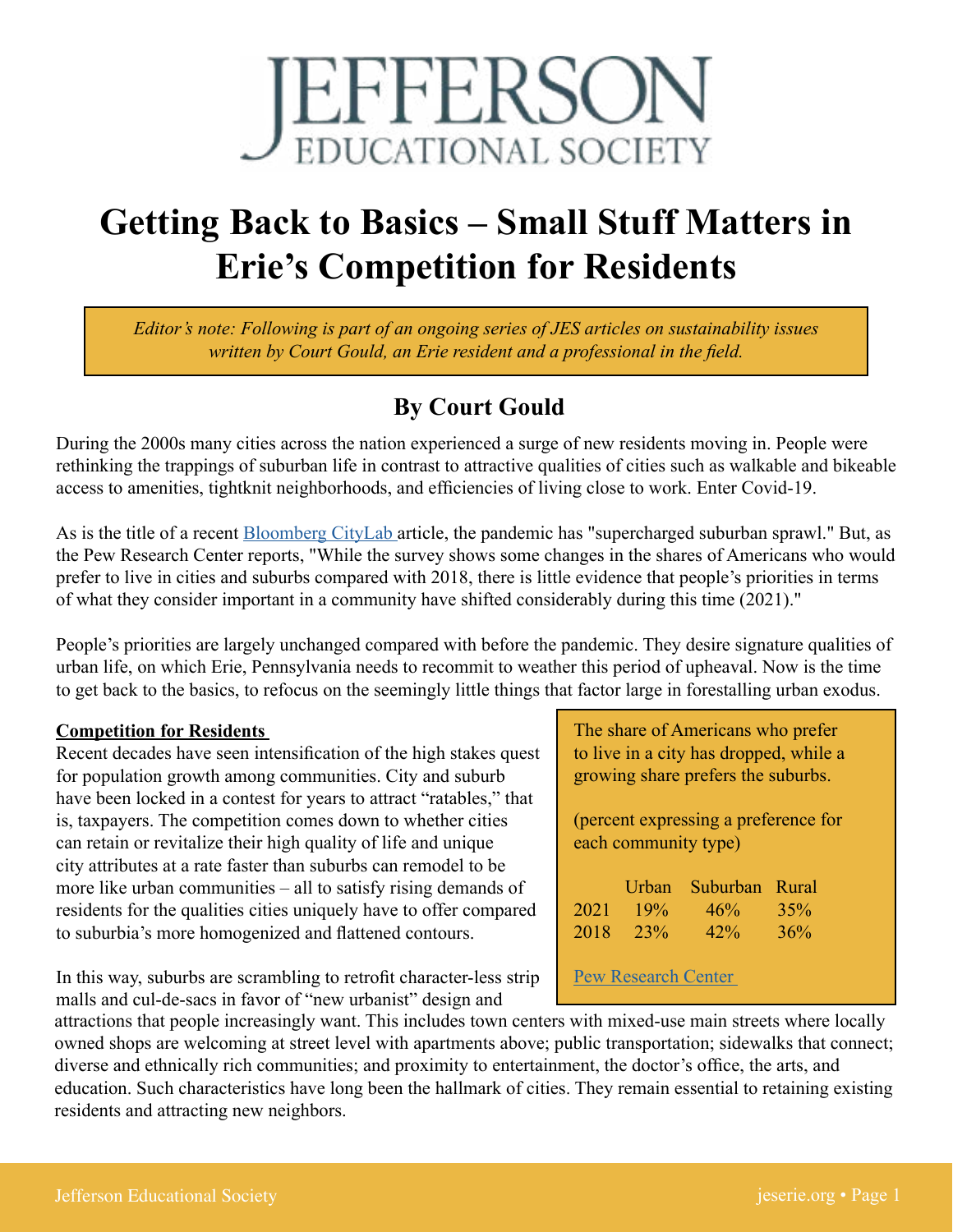In Erie, Pennsylvania, whose population has been [declining](https://worldpopulationreview.com/us-cities/erie-pa-population) over the decades since peaking just shy of 140,000 in the 1960s, accentuating the intrinsic qualities of urban life are foremost in the strategy to prosper. Of course, there are big ticket items that desperately need attention. High quality schools, public transportation, affordable housing, public safety, and health care are critical. All the while, attention can't be lost on smaller necessities – the sorts of things that are often neglected – that urban dwellers expect and hold over suburbanites as examples of the advantages of city life.

The following scratches the surface of examining just a few signature offerings of the city of Erie that are perhaps underappreciated for their outsized impact, or downlisted in priority in favor of seemingly more pressing concerns. Nevertheless, these "lesser" city services are critical to retain and attract residents, and thus

tax base to pay for the things people need and want.

#### **Sidewalks and Trees**

City sidewalks and trees near curblines define Erie's blocks and whole neighborhoods. They deliver multiple returns on contributing to quality of life.

The present condition of Erie's sidewalks and trees speaks both to priorities, finances, and perhaps departmental "siloing" of city services where their value is disconnected from other related civic matters. For example, sidewalks and curbline trees contribute to public health and safety, real estate valuation, social cohesion among residents, and even [less crime](https://pubmed.ncbi.nlm.nih.gov/30240934/)  relative to the [broken windows theory](https://www.simplypsychology.org/broken-windows-theory.html) and corollary to concentrations of poverty. It is not a stretch to argue that as goes the sidewalks and trees, so goes the neighborhood.

[Sidewalks](https://ecode360.com/33837033) and curbline [trees](https://ecode360.com/33834523) in Erie have in common how they are managed. Their care and maintenance are the responsibility of adjacent home or property owners. It's the abutting property owner's financial obligation to rectify decay. This governance model doesn't work



### *West Bayfront*

well for maintaining this urban infrastructure. Witness the wide variability in condition of Erie's sidewalks and trees in different parts of the city. It is sad that in some neighborhoods, wheelchair users have no choice but to use the street for safe passage. Simply trying to walk many of the city's neighborhood sidewalks is a perilous trip-and-fall risk. Ubiquitous streets with missing tree after missing tree (not replaced after being cut down) signal an air of contemporary disregard for residents as well as Erie's historic urban canopy designed at its founding as a defining element of the urban realm.

Given the co-benefits of sidewalks and trees, the city of Erie would be well-served to launch a fresh examination, tracking the [differing models among cities regarding how best to manage](https://www.smartcitiesdive.com/ex/sustainablecitiescollective/who-owns-our-sidewalks/1070841/) both to maximize their key role in contributing to quality of life and positioning the city to retain and attract residents.

#### **Pick Up the Litter**

Another visceral signal of neighborhood character is the prevalence of litter. Trash-free blocks are another essential ingredient in the recipe to grow a city. [Litter leads to decline and decline leads to litter](https://www.penndot.gov/about-us/RoadsideBeautification/LitterFacts/Pages/Litter-Facts-and-Myths.aspx). Littered streets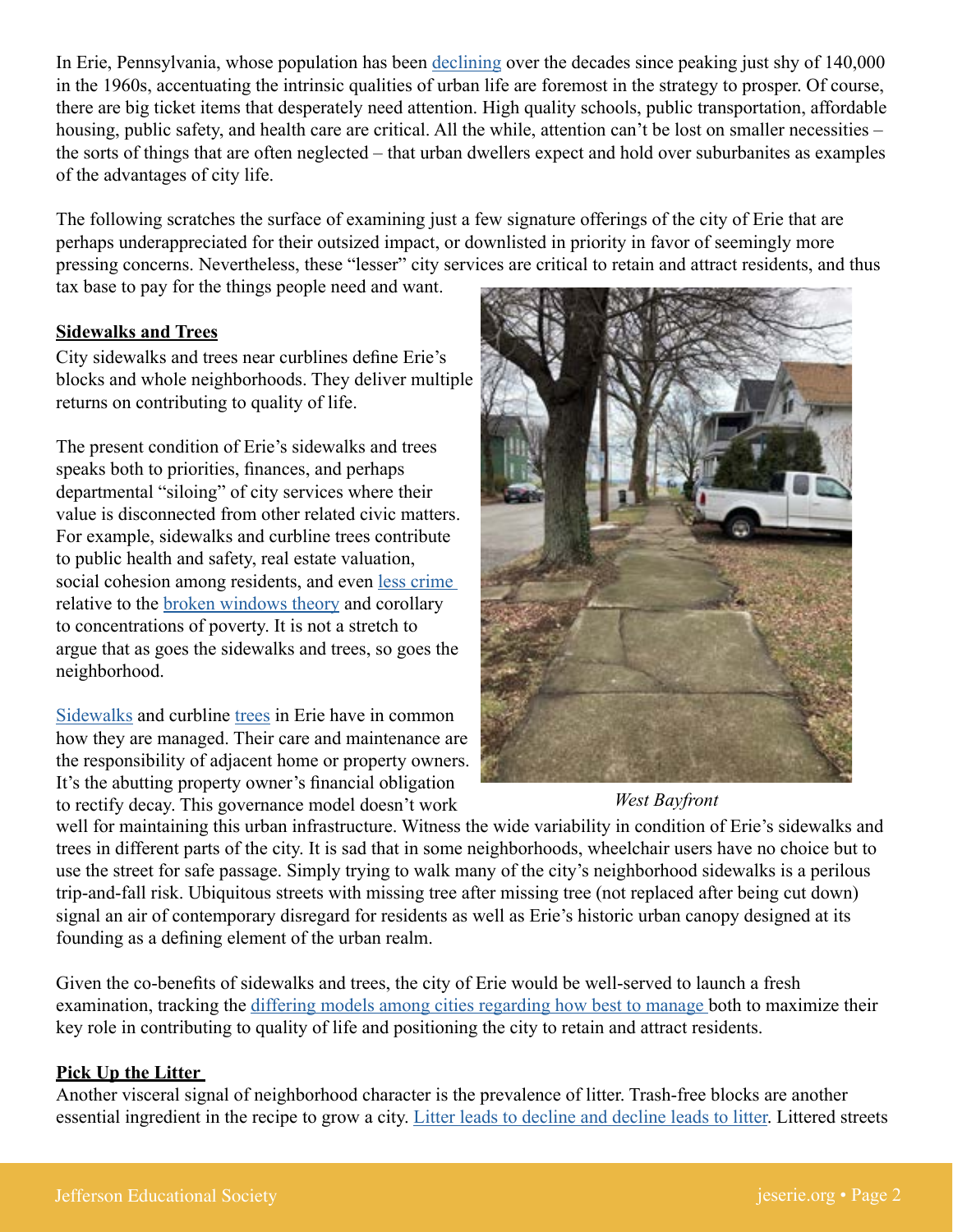send a strong self-reinforcing signal that people don't care for the community and the community doesn't care for its residents. A littered street signals lack of caring and begets more abuse. Where litter accumulates, crime follows, property values decline, people leave or certainly are not attracted to call a trashed street their new home – unless they have no choice.

Erie works hard to keep its streets clean. Weekly trash collection, street sweeping, improved streetlights, and



*West Bayfront*

snow plowing demonstrate tax dollars at work. But the city can't get ahead of the challenge if littering is the norm. Perhaps as a simple public service, it can be expected of city government to place and maintain trash cans in neighborhoods. This needs to be further examined.

Governments often throw anti-littering education campaigns at the problem. Paid advertisements may be more easily implemented but they are expensive, must be sustained in the long term to have impact, and too often the messaging itself is unclear, confusing or dogmatic and can [have the opposite effect](https://www.sustainablesidekicks.com/blog/littering-why-this-sign-wont-improve-littering)  of reinforcing the goal of less trash on the sidewalk or street.

The most effective solution to a litter problem is revealed by studies that show the [most powerful way to break the cycle](https://www.theatlantic.com/health/archive/2014/08/littering-and-following-the-crowd/374913/)  [of littering](https://www.theatlantic.com/health/archive/2014/08/littering-and-following-the-crowd/374913/) is for people to see people picking up litter. The sight of others picking up trash changes the norm. The act of residents taking it upon themselves to clean up trash sends the stark message that "this is a place people care and will do something about."

The city of Erie is off the hook on this approach as responsibility for getting people to pick up litter is rightfully

responsibility for getting people to pick up litter is rightfully the business of neighborhood organizations. Developing [community-based litter leaders](https://nextpittsburgh.com/latest-news/pittsburgh-street-stewards-seeks-volunteers-to-redd-up-the-city/) who are compensated to regularly pick-up trash on their blocks is a proven strategy. Such compensation can be very modest and comes in many different and creative forms of reward, such as stipends, work for food, public recognition, bus passes, gift cards, etc. An example comes from the South Baltimore Partnership, which used litter collection as an opportunity for community engagement. According to the [Baltimore Sun](https://www.baltimoresun.com/ask/bs-md-ci-hearken-trash-20190502-story.html), "In 2011, the neighborhood created a YouthWorks program to employ neighborhood youth to clean its streets. The initiative later grew to employ three adults who clean the streets each morning year-round, as well as children 8-13, who pitch in two Saturdays a month."

Further innovations deploying technology are illustrated by entrepreneurs in Philadelphia who use a smartphone app [called Glitter](https://www.phillyvoice.com/glitter-app-philadelphia-trash-litter-yafavtrashman-milkcrate-berman/) to recruit neighborhood workers, verify litter collection hours, and remit compensation that is funded by sponsors and neighbors who contribute to a fund online. This hyperlocal strategy is in step with common practice of business improvement districts, like the Erie Downtown Partnership, that use member fees to fund litter collection. The community organization, Our West Bayfront, is presently convening a committee to look comprehensively at the art and science of litter abatement. Its research of what motivates people is sure to inform the tack it takes and will be ripe for sharing among other organizers throughout the city.

While block-by-block organizing of litter cleanup is best left in the hands of neighborhood organizations, the city of Erie is responsible for numerous services that lend to sense of care. The city could benefit from